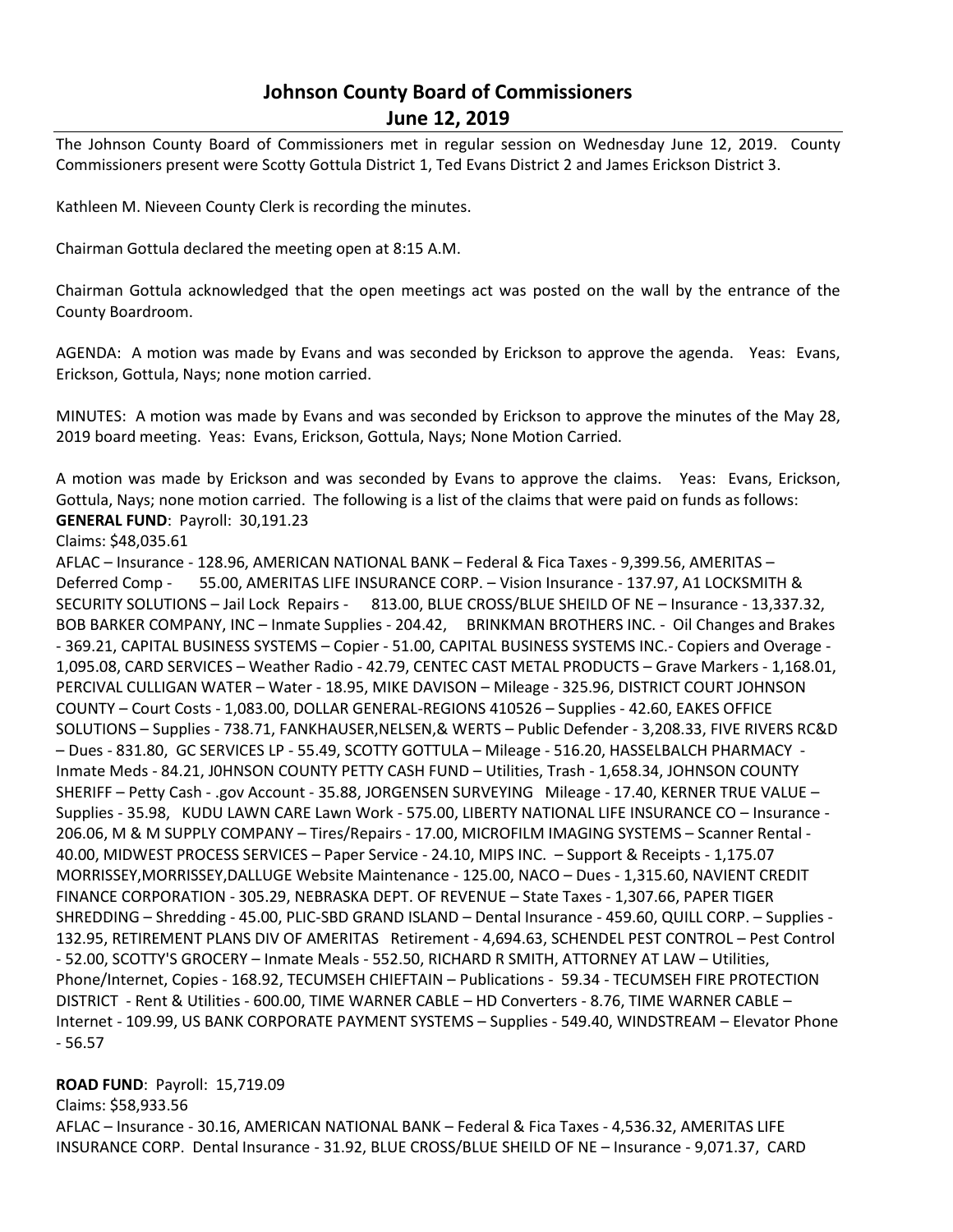SERVICES – Supplies - 79.56, G & G OIL May Fuel - 12,165.65, INLAND TRUCK PARTS & SERVICE – Parts - 367.23, J0HNSON COUNTY PETTY CASH FUND – Utilities - 399.93, KERNER TRUE VALUE – Supplies - 253.24, M & M SUPPLY COMPANY – Tires/Repairs - 25.00, MIDWEST SERVICE & SALES CO – Lumber, Signs, & Posts - 26,156.47, NEBRASKA DEPT. OF REVENUE – State Taxes - 609.50, NEBRASKA PUBLIC POWER Sterling Utilities - 34.21, PLIC-SBD GRAND ISLAND – Dental Insurance - 232.89, PRODUCTIVITY PLUS ACCOUNT – Parts & Labor - 890.36, RDO TRUCK CENTER COMPANY – Parts - 144.27, RETIREMENT PLANS DIV OF AMERITAS –Retirement - 2,257.57, T. O. HAAS TIRE – Tires/Repairs - 1,609.53, TRUCK CENTER COMPANIES – Parts - 29.13, WASHINGTON NATIONAL INS COMPANY Insurance - 9.25

# **COUNTY VISITORS IMPROVEMENT FUND:**

Claims: \$2.126.54 JOHNSON COUNTY NE HISTORICAL SOC. – Lodging Tax - 2,126.54

#### **RECORD PRESERVATION FUND:**

Claims: \$120.12 MIPS INC – Register of Deeds - 120.12

#### **INHERITANCE TAX FUND:**

Claims: \$5,066.52 BEATRICE CONCRETE – Flood Gravel - 2,041.29, MARTIN MARIETTA MATERIALS – Flood Rock - 3,025.23

#### **911 EMERGENCY MANAGEMENT FUND:**

Claims: \$2,278.63 WINDSTREAM NEBRASKA INC – 911 Phones - 2,278.63

**911 WIRELESS SERVICE FUND:** Claims: \$2,631.86 GEO-COMM INC. – MSAG Updates – 2631.86

## **AMBULANCE SERVICE FUND:**

Claims: \$2,153.20 EMS BILLING SERVICES – Contract Billing - 887.45, JOHNSON COUNTY HOSPITAL – Supplies - 661.55, MATHESON TRI-GAS INC Supplies - 72.70, SOUTHEAST COMMUNITY COLLEGE – Tuition/Fees - 531.50

## **911 EMERGENCY SERVICES FUND:**

Claims: \$786.14 GEO-COMM INC. – MSAG Maintenance - 786.14

Eil Lloyd Colonial Employees Benefits asked the board for permission to talk to County Employees after working hours to offer supplemental Insurance. The board told him that if he wanted to offer the supplements to county employees that it was up to him but the board thought that no permission was needed.

Matt Schaardt Highway Superintendent and Kelly Kuhl were present at the meeting to review with the board the current road conditions, Budget and the possibility of bidding out for a motor grader. The board gave him permission to proceed with the bidding process of a new motor grader. Also Matt talked about the  $2^{nd}$  disaster filing with FEMA.

County Assessor Terry Keebler presented to the board one bid from Tax Valuation Inc. for the valuation of 315 commercial and Industrial Parcels located in Johnson County, Nebraska. A motion was made by Evans, and was seconded by Erickson to approve the Bid from Tax Valuation Inc. for the valuation of 315 Commercial and Industrial Parcels located in Johnson County, Nebraska at the bid price of \$49,375.00. Yeas; Evans, Erickson, Gottula, Nays; none motion carried.